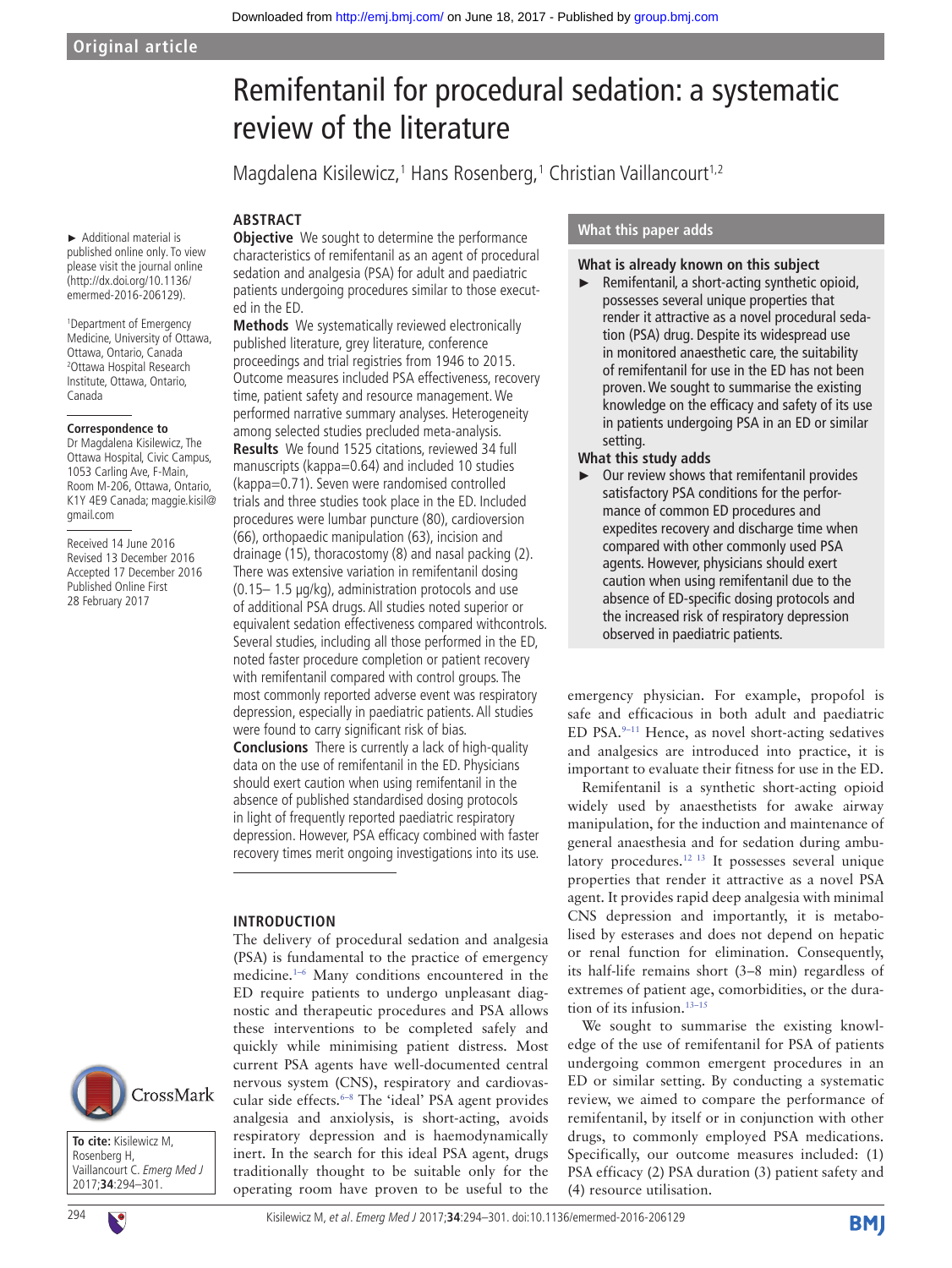### **Materials and methods**

This systematic review is reported in accordance with the Preferred Reporting Items for Systematic Reviews and Meta-Analyses (PRISMA) statement.<sup>16</sup>

## **Search strategy**

With the assistance of an expert research librarian, we designed a comprehensive electronic search strategy. We originally searched MEDLINE (Ovid) (1946 September 2013), PubMed (1967 September 2013) and EMBASE (1947 September 2013) and repeated the electronic search in December 2015 to look for new relevant publications. We did not restrict our search by year, language or publication status (see online supplementary file).

We searched the National Institute of Health Trial Registry, the Cochrane Central Registry of Controlled Trials and the International Standard Randomized Controlled Trial Number Register for any ongoing trials. We hand-searched abstracts from the American College of Emergency Physicians Scientific Assembly (2011–2012), the Society of Academic Emergency Medicine Annual Meeting (2011–2012), the Canadian Association of Emergency Physicians Conference (2011–2012), the International Conference of Emergency Physicians (2010–2012), the American Society of Anesthesia Annual Meeting (2011–2012) and the Canadian Anesthesiologists' Society Annual Meeting (2011–2012). We also contacted the authors of prominent studies to identify any ongoing trials or unpublished reports. Finally, we examined the bibliographies of retrieved articles for any citations that could have been missed by the electronic search strategy.

#### **Selection of studies**

To be included in this review, studies had to meet the following criteria: (1) human study; (2) remifentanil used in PSA; (3) assessment of at least one of the predetermined outcomes; and (4) ED or similar setting (ie, procedure rooms with ED-equivalent resources). Studies set in the operating room or intensive care unit (ICU) were excluded as we felt they were not equivalent to the ED environment. We excluded review articles, opinions or letters to the editor. In order to properly capture respiratory depression as an important adverse event, we also excluded procedures on intubated patients or studies in which intubation was performed as part of the procedure.

Two reviewers (MK, HR) independently screened titles and abstracts in the initial selection process. We subsequently retrieved all full-text manuscripts for which a citation was deemed potentially relevant by at least one reviewer or if a decision could not be made based on title and abstract alone. The same two reviewers then used a set of a priori criteria to independently select studies for final inclusion. If eligibility remained unclear after full-text review, the corresponding author was contacted for clarification before reaching a final decision by consensus. We calculated inter-rater agreement using kappa statistics at each selection stage.

#### **Data abstraction**

Two reviewers (MK, HR) abstracted data independently using a standardised and piloted data collection tool. The data collected included publication status, year, country and language of publication, study design, setting, population characteristics, the PSA regimen used and the procedures performed. The outcomes recorded were PSA effectiveness (sedation effectiveness, patient and physician satisfaction and procedural success), PSA duration and time to discharge, patient safety (oversedation, respiratory

depression, cardiovascular instability, nausea/vomiting and death) and resource utilisation. Outcomes were defined and documented in the same manner as they were originally measured in the protocols of the selected study.

#### **Data synthesis and quality assessment**

Clinical heterogeneity among studies precluded meta-analysis. Instead, we performed narrative summary analyses of predefined outcome measures. If a study did not report on a particular outcome, we assumed it had not been measured and excluded the study from analysis of that outcome.

We explored the quality of selected randomised controlled trials (RCTs) using the Cochrane Collaboration's tool for assessing risk of bias.[17 18](#page-7-6) This tool requires the evaluation of six domains: selection bias, performance bias, detection bias, attrition bias, reporting bias and other bias. We judged each domain to contain a low, unclear or high risk of bias. We weighted the importance of risk of bias in each domain according to the clinical context and appraised the overall risk for each study. We summarised the risk of bias in each domain for all included studies and narratively appraised the validity of individual studies.

#### **Results**

#### **Literature search results and study characteristics**

Our search strategy identified 1525 potentially relevant citations, 1519 from electronic databases and 6 from grey literature. After screening titles and abstracts, we retrieved 34 manuscripts for full-text review (kappa=0.64, 95% CI 0.44 to 0.84) and selected 10 studies for inclusion based on our predetermined selection criteria (kappa=0.71, 95% CI 0.47 to 0.95). Four authors were contacted to clarify the setting of their study, as this was the chief reason for reviewer discordance. [Figure](#page-2-0) 1 summarises study selection.

Key characteristics of included studies are listed in [tables](#page-2-1) 1 and 2. In total, 151 adults and 428 children who underwent 616 procedures were included. There was significant interstudy variation in patient characteristics, the types of procedures performed, the dosing of remifentanil and of co-medications and the way in which sedation was measured ([table](#page-3-0) 3).

No two protocols administered remifentanil using the same regimen. There was marked variability in the total dose of remifentanil dispensed across all studies. In fact, several trials sought to determine the optimal dose of remifentanil, alone or in combination with other PSA drugs.<sup>19-21</sup> Three studies used only remifentanil for PSA,<sup>19 22 23</sup> while the rest combined it with other agent(s). The most commonly coadministered medication was propofol.<sup>19–21 [24–28](#page-7-8)</sup> Three studies premedicated patients with benzodiazepines prior to procedure onset.<sup>22 23 25</sup>

#### **Quality of included studies**

The results of this analysis are summarised in [figure](#page-5-0) 2. Most RCTs were found to be at unclear or significant risk of bias. In examining performance bias, only three studies blinded outcome assessors<sup>21 26 27</sup> and only one blinded participants and personnel.[27](#page-7-11) Two studies were at significant risk of attrition bias for not adhering to intention to treat analysis. Bauman excluded 27/202 patients after randomisation because of intravenous access or infusion pump failure.[20](#page-7-12) Keidan excluded 3/80 patients for receiving non-protocol drugs during PSA[.26](#page-7-13) No study was at high risk of selective reporting but certain outcomes were under-reported resulting in an unclear risk of bias. One trial did not specify cardiovascular parameters between groups and instead simply stated that they were not statistically significant.<sup>19</sup>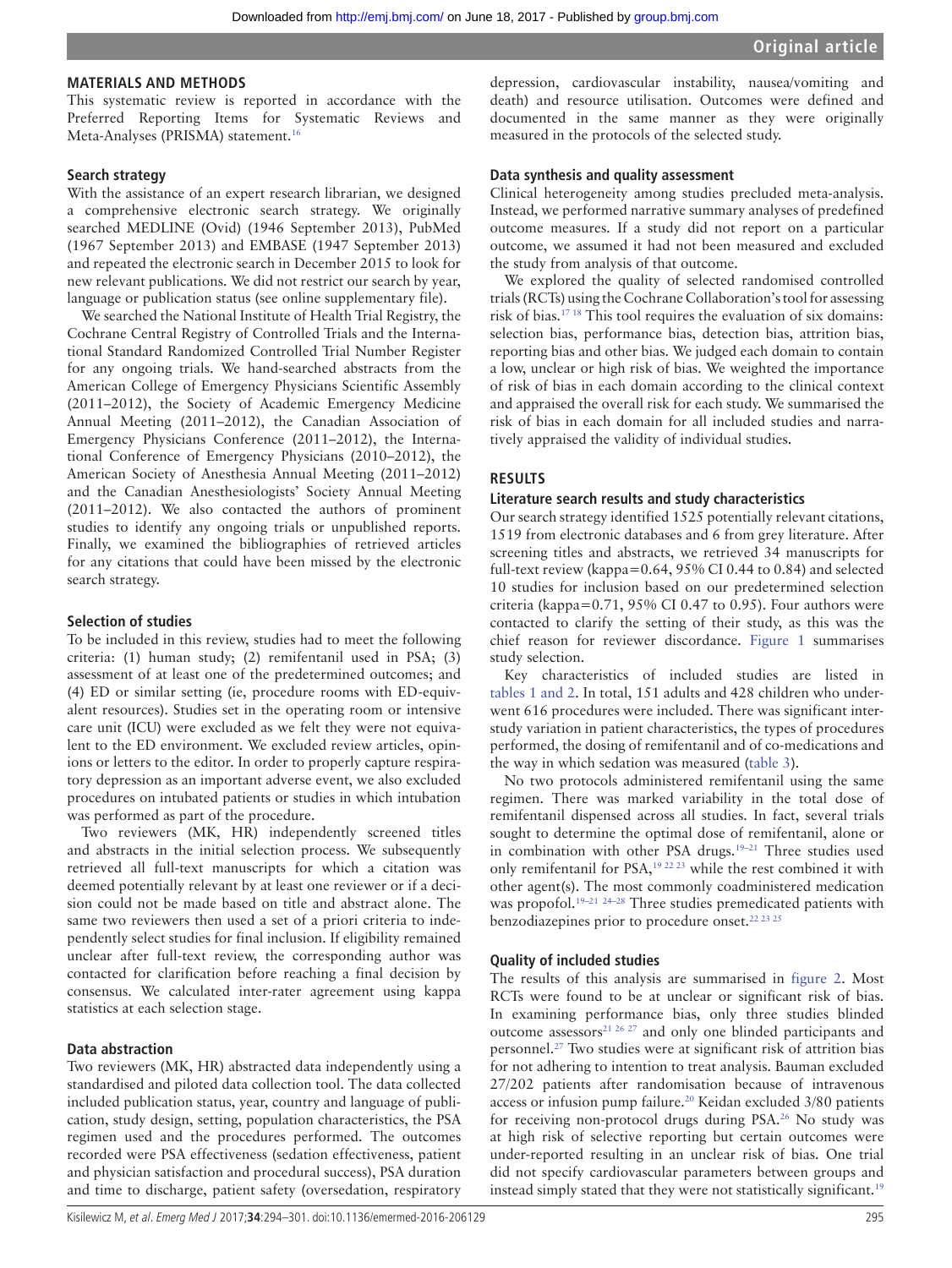

<span id="page-2-0"></span>**Figure 1** Flow diagram of the study selection process.

Another RCT did not provide the absolute values of PSA duration, only that the experimental and control groups significantly differed.<sup>25</sup> Lastly, one study was at high risk of bias because

<span id="page-2-1"></span>

| <b>Table 1</b> Characteristics of included studies |                             |  |  |  |  |  |
|----------------------------------------------------|-----------------------------|--|--|--|--|--|
| Characteristic                                     | Studies, $n\frac{9}{6}$ =10 |  |  |  |  |  |
| Median year of publication (range)                 | 2006 (1999-2015)            |  |  |  |  |  |
| Country of publication                             |                             |  |  |  |  |  |
| <b>USA</b>                                         | 3(30)                       |  |  |  |  |  |
| Turkey                                             | 3(30)                       |  |  |  |  |  |
| UK                                                 | 2(20)                       |  |  |  |  |  |
| Israel                                             | 1(10)                       |  |  |  |  |  |
| Canada                                             | 1(10)                       |  |  |  |  |  |
| Language                                           |                             |  |  |  |  |  |
| English                                            | 10 (100)                    |  |  |  |  |  |
| Study design                                       |                             |  |  |  |  |  |
| Randomised control trial                           | 7(70)                       |  |  |  |  |  |
| Prospective cohort                                 | 1(10)                       |  |  |  |  |  |
| Case series                                        | 1(10)                       |  |  |  |  |  |
| Health records review                              | 1(10)                       |  |  |  |  |  |
| Setting                                            |                             |  |  |  |  |  |
| Clinic/procedure room<br>ED                        | 5(50)<br>3(30)              |  |  |  |  |  |
| Cardioversion suite                                | 1(10)                       |  |  |  |  |  |
| Unspecified*                                       | 1(10)                       |  |  |  |  |  |

\* Study set in 'an area with standardised emergency equipment'. Correspondence with the author of this study confirmed that the 'area' was not within an operative suite or intensive care setting.

of patient crossover. Among 40 patients sedated with either remifentanil-propofol or morphine-midazolam, three patients in the remifentanil group and two in the control group received narcotic pre-medication prior to randomisation. Furthermore, two patients in the remifentanil group actually received morphine-midazolam[.24](#page-7-8)

| Summary of patients and procedures performed across all<br>Table 2<br>studies |             |  |  |  |  |  |
|-------------------------------------------------------------------------------|-------------|--|--|--|--|--|
| Characteristic<br>Number (%)                                                  |             |  |  |  |  |  |
| Population                                                                    | 579 (100.0) |  |  |  |  |  |
| Adult                                                                         | 151 (26.1)  |  |  |  |  |  |
| Paediatric*                                                                   | 428 (73.9)  |  |  |  |  |  |
| Procedures performed                                                          | 616 (100.0) |  |  |  |  |  |
| Bone marrow aspiration                                                        | 105 (17.0)  |  |  |  |  |  |
| Bone marrow biopsy                                                            | 98 (15.9)   |  |  |  |  |  |
| Lumbar puncture                                                               | 80 (13.0)   |  |  |  |  |  |
| Cardioversion                                                                 | 66 (10.7)   |  |  |  |  |  |
| Orthopaedic manipulation                                                      | 63 (10.2)   |  |  |  |  |  |
| Incision and drainage                                                         | 13(2.1)     |  |  |  |  |  |
| Tube thoracostomy                                                             | 8(1.3)      |  |  |  |  |  |
| 4(0.6)<br>Renal biopsy                                                        |             |  |  |  |  |  |
| Posterior nasal packing<br>2(0.3)                                             |             |  |  |  |  |  |
| Peritonsillar abscess drainage<br>2(0.3)                                      |             |  |  |  |  |  |
| Unspecified<br>175 (28.4)                                                     |             |  |  |  |  |  |
| * 465 paediatric sedations were performed in total                            |             |  |  |  |  |  |

296 Kisilewicz M, et al. Emerg Med J 2017;**34**:294–301. doi:10.1136/emermed-2016-206129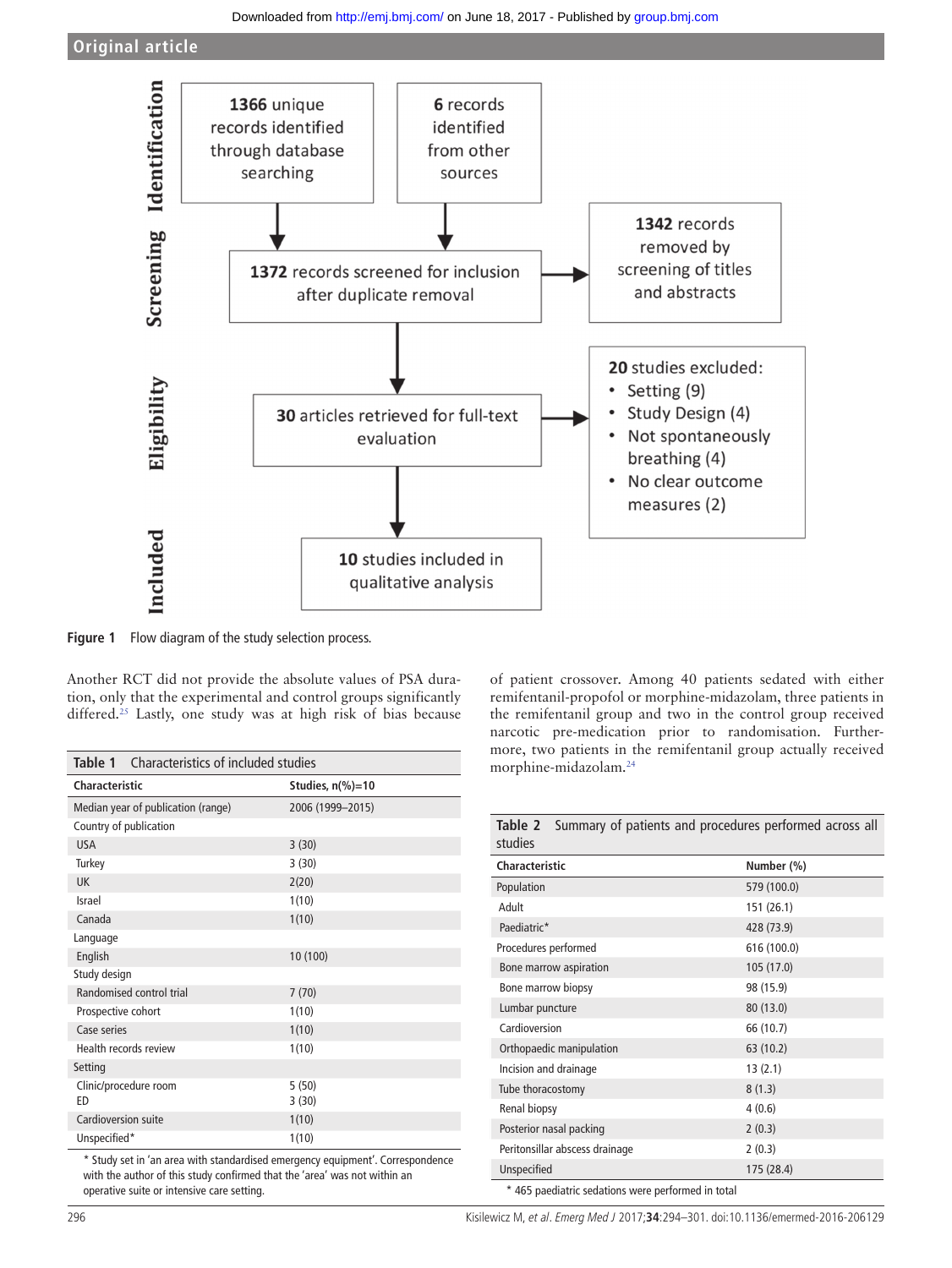# <span id="page-3-0"></span>**Table 3** General description of 10 included studies

| Author, year              |            | Country Study design Setting                          |                                                   | Population                                                                                                        | Procedure                                           | Study protocol                                                                                                                                                                                                                                                                                                                                                              | Assessment of<br>sedation                                                                                                                    | <b>Emergence</b><br>from PSA and<br>discharge<br>criteria                                                                                                           | Additional<br>information                                                |
|---------------------------|------------|-------------------------------------------------------|---------------------------------------------------|-------------------------------------------------------------------------------------------------------------------|-----------------------------------------------------|-----------------------------------------------------------------------------------------------------------------------------------------------------------------------------------------------------------------------------------------------------------------------------------------------------------------------------------------------------------------------------|----------------------------------------------------------------------------------------------------------------------------------------------|---------------------------------------------------------------------------------------------------------------------------------------------------------------------|--------------------------------------------------------------------------|
| Antmen 2005 <sup>19</sup> | Turkey     | Unblinded,<br>single centre,<br><b>RCT</b>            | 'Area with<br>standard<br>emergency<br>equipment' | 80 children (5-16<br>years)                                                                                       | <b>BMA</b>                                          | Remifentanil (1 µg/kg)<br>VS<br>alfentanil (20 µg/kg)<br>VS<br>midazolam 0.05 µg/kg<br>and remifentanil (0.5<br>$\mu$ g/kg)<br>VS<br>midazolam 0.05 µg/<br>kg and alfentanil (20<br>µg/kg)                                                                                                                                                                                  | Sedation graded<br>as:<br>$(0)$ awake,<br>(1) drowsy<br>(2) asleep (deep<br>sedation)<br>Note: No patient<br>had a Sedation<br>$Score > 1$ . | Not specified                                                                                                                                                       |                                                                          |
| Bauman 2002 <sup>20</sup> | <b>USA</b> | Unblinded,<br>single centre,<br><b>RCT</b>            | 'Small room<br>near ICU'                          | 175 children<br>(52 weeks-12<br>years) excluded<br>if cardiovascular<br>unstable, difficult<br>airway, not fasted | 'Any painful<br>procedure<br>lasting<br>$<$ 30 min' | Remifentanil at<br>three different doses<br>(0.53 µg/kg, 0.8 µg/<br>kg, 1.1 µg/kg bolus<br>then 1 µg/kg/min,<br>1.5 $\mu$ g/kg/min or 2.0<br>µg/kg/min infusion,<br>respectively) and<br>methohexital 0.8 mg/<br>kg then 0.15 mg/<br>kg/min<br>VS<br>fentanyl 1 µg/kg,<br>1.5 µg/kg or 3 µg/kg<br>then propofol 2 mq/<br>kg bolus followed<br>by 0.18 mg/kg/min<br>infusion | Patient<br>movements<br>and the need<br>for additional<br>sedation boluses                                                                   | End of sedation: 27 patients<br>time to first<br>movement and<br>eye opening.<br>Discharge<br>criteria: Aldrete<br>Score $>10$                                      | excluded post<br>randomisation<br>because of<br>pump/infusion<br>Failure |
| Dunn 2010 <sup>24</sup>   | <b>UK</b>  | Unblinded,<br>single centre,<br><b>RCT</b>            | ED                                                | 40 adults (16-65<br>years) ASA $\leq$ 2                                                                           | <b>Anterior GH</b><br>dislocation<br>reduction      | Remifentanil 0.5<br>µg/kg and propofol<br>0.5 mg/kg then<br>remifentanil 0.5 µg/kg Score<br>or propofol 0.25 mg/<br>kg PRN<br>VS<br>morphine titrated<br>up to 0.5 mg/kg and<br>midazolam 1 mg<br>every 3 min titrated<br>up to 0.15 mg/kg                                                                                                                                  | Observer<br>Assessment of<br>Alertness/Sedation                                                                                              | Discharge<br>criteria: 'usual<br>departmental<br>criteria'.<br>Patients had<br>to be alert,<br>oriented,<br>walking<br>independently<br>and tolerating<br>PO intake | 5 patients<br>received<br>analgesic<br>premedication                     |
| Hayes 2008 <sup>21</sup>  | Canada     | Double blind,<br>single centre,<br>RCT                | Haem-onc<br>clinic                                | 34 children,<br>$ASA \leq 3$ , excluded<br>obese and difficult<br>airway                                          | LP                                                  | Remifentanil 1.5 µg/<br>kg and propofol 2<br>mg/kg<br>VS<br>remifentanil 0.5 µg/kg dose<br>+ propofol 4 mg/kg                                                                                                                                                                                                                                                               | Patient<br>movements used<br>to determine<br>minimal effective                                                                               | End of Sedation:<br>numerical scale.<br>Discharge<br>criteria: not<br>specified                                                                                     |                                                                          |
| Ince 2013 <sup>25</sup>   | Turkey     | Unblinded,<br>single centre,<br><b>RCT</b>            | Haem-onc<br>clinic                                | 29 children<br>(2-18 years, fasted, intrathecal<br>ASA $\leq$ 3) were<br>sedated for 60<br>procedures             | LP, BMA, bx,<br>chemotherapy                        | Remifentanil 0.5 µg/<br>kg and propofol 2<br>mg/kg<br>VS<br>fentanyl 0.5 µg/kg<br>and propofol 2 mg/kg                                                                                                                                                                                                                                                                      | patient<br>movements                                                                                                                         | End of sedation: All patients<br>time to eye<br>opening.<br>Discharge<br>criteria:<br>modified Aldrete 0.05 mg/kg<br>Score $>9$                                     | were<br>premedicated<br>with<br>midazolam                                |
| Keidan 2001 <sup>26</sup> | Israel     | Single<br>centre RCT,<br>blinded<br>data<br>collector | Haem-onc<br>clinic                                | 80 children,<br>$ASA=3$                                                                                           | Bone<br>marrow bx                                   | Remifentanil<br>$0.15$ µg/kg then<br>$0.1 \mu g/kg/min$<br>and propofol 3 mg/<br>kg then 300 µg/<br>kg/min<br>VS<br>propofol 3 mg/<br>kg then 300 µg/<br>kg/min                                                                                                                                                                                                             | Patient<br>movements                                                                                                                         | End of<br>sedation:<br>time to eye<br>opening.<br>Discharge<br>criteria:<br>Aldrete<br>Score $>8$                                                                   |                                                                          |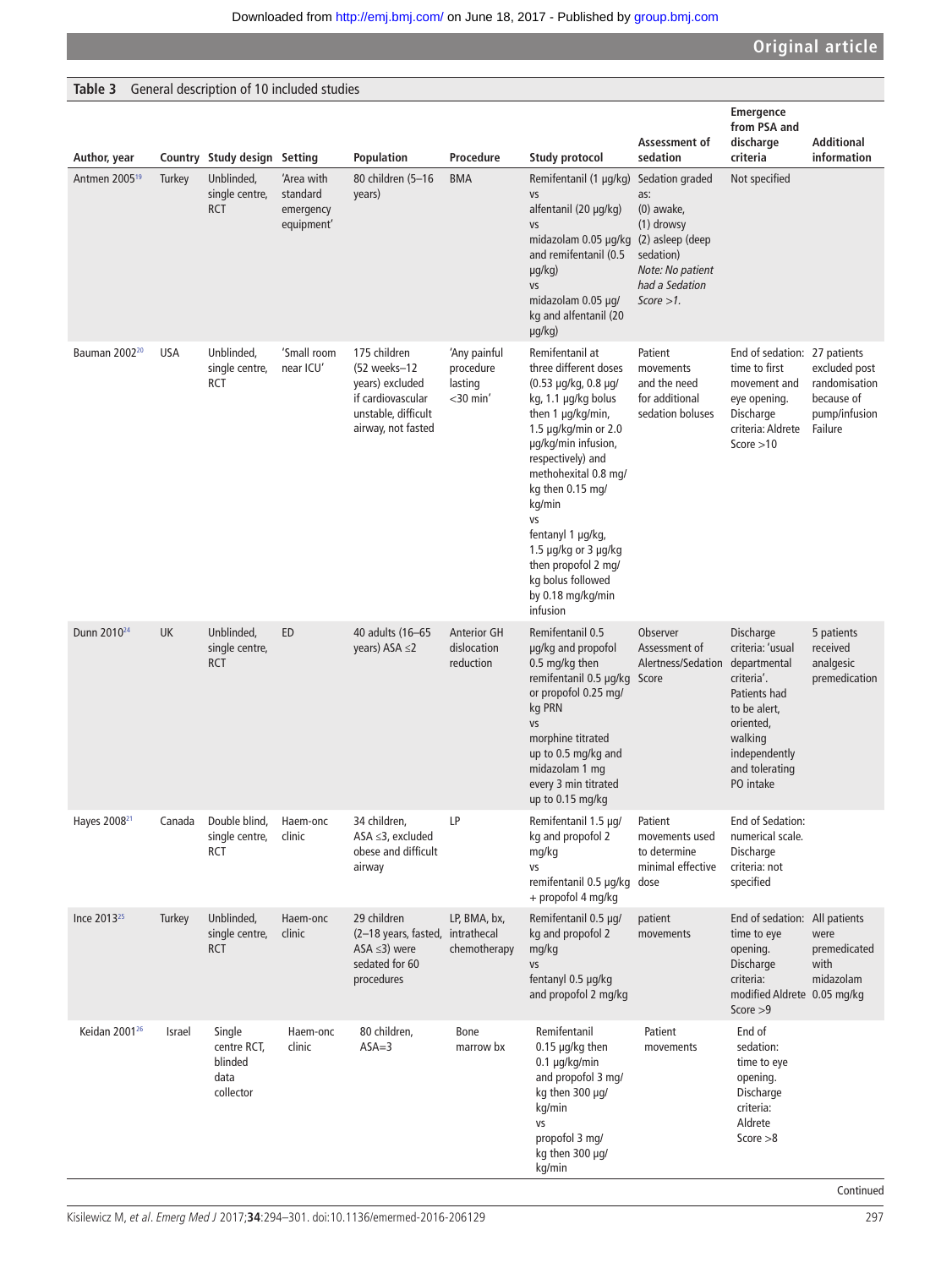| Table 3<br>Continued         |            |                                              |                        |                                                                                                                             |                                                                                                      |                                                                                                                                                                                                                                       |                                                                                                                                                                                     |                                                                                                                                     |                                                                                                        |
|------------------------------|------------|----------------------------------------------|------------------------|-----------------------------------------------------------------------------------------------------------------------------|------------------------------------------------------------------------------------------------------|---------------------------------------------------------------------------------------------------------------------------------------------------------------------------------------------------------------------------------------|-------------------------------------------------------------------------------------------------------------------------------------------------------------------------------------|-------------------------------------------------------------------------------------------------------------------------------------|--------------------------------------------------------------------------------------------------------|
| Author, year                 |            | Country Study design Setting                 |                        | Population                                                                                                                  | Procedure                                                                                            | <b>Study protocol</b>                                                                                                                                                                                                                 | Assessment of<br>sedation                                                                                                                                                           | Emergence<br>from PSA and<br>discharge<br>criteria                                                                                  | <b>Additional</b><br>information                                                                       |
| Malpete 2006 <sup>27</sup>   | Turkey     | Double blind,<br>single centre<br><b>RCT</b> | Cardioversion<br>suite | 63 adults, excluded Cardioversion<br>$ASA > 3$ , BMI $>35$ ,<br>potentially difficult<br>airway                             |                                                                                                      | Remifentanil 0.25<br>µg/kg and propofol<br>1 mg/s to desired<br>sedation (mean dose<br>propofol 0.90 mg/kg)<br><b>VS</b><br>fentanyl 1 µg/kg and<br>propofol 1 mg/s until<br>desired sedation<br>(mean dose propofol<br>$0.88$ mg/kg) | Ramsey sedation<br>score<br>Note: PSA<br>administered till<br>score of 5 reached<br>then all drug<br>infusions were<br>stopped                                                      | End of sedation:<br>Time to eye<br>opening, to<br>clear speech,<br>and to sitting<br>up.<br>Discharge<br>criteria:<br>not specified |                                                                                                        |
| Dunn 2006 <sup>28</sup>      | <b>UK</b>  | Case series                                  | ED                     | 11 adults<br>$(16-65 \text{ years})$<br>ASA $\leq$ 2                                                                        | <b>Anterior GH</b><br>dislocation<br>reduction                                                       | Remifentanil 0.5 µg/<br>kg then 0.25 µg/kg<br>PRN and propofol 0.5<br>mg/kg and 0.25 mg/<br>kg PRN                                                                                                                                    | No specific<br>assessment<br>criteria.<br>All patients<br>remained verbally<br>responsive<br>throughout.                                                                            | End of sedation: 2 patients<br>patient being<br>'clinically alert'.<br>Discharge<br>criteria: criteria<br>not specified             | premedicated<br>with<br>qlycopyrrolate                                                                 |
| Litman 1999 <sup>22</sup>    | <b>USA</b> | Prospective<br>cohort                        | Haem-onc<br>clinic     | 17 children<br>$(2-12 \text{ years})$<br>sedated for 20<br>procedures<br>excluded<br>not fasted, obese,<br>difficult airway | LP, BMA, renal<br>bx, fracture<br>reduction                                                          | Remifentanil 1 µg/kg<br>bolus then 0.1 µg/kg/<br>min infusion, doubled<br>every5 min till desired<br>effect.                                                                                                                          | <b>AAP Sedation</b><br>Scale<br>Note: Infusion<br>doubled until<br>AAP Score 3<br>was reached,<br>the patient<br>was apnoeic or<br>unresponsive to<br>verbal or painful<br>stimuli. | discharge<br>criteria:<br>aldrete<br>score > 10                                                                                     | All patients<br>premedicated<br>with<br>midazolam<br>$0.05$ mg/kg<br>and odansetron<br>2 <sub>mg</sub> |
| Sacchetti 2011 <sup>23</sup> | <b>USA</b> | Health records ED<br>review                  |                        | 37 adults;<br>13 children<br>(16 months-74<br>years)                                                                        | 1&D, LP,<br>cardioversion,<br>tube<br>thoracostomy,<br>nasal packing,<br>orthopaedic<br>manipulation | Remifentanil 0.16 µg/<br>kg/min infusion                                                                                                                                                                                              | Not specified                                                                                                                                                                       | Not specified                                                                                                                       | Four patients<br>premedicated<br>with lorazepam<br>0.5 <sub>mg</sub>                                   |

Notes: Studies performed in the ED have been bolded.

ASA, American Society of Anaesthesia; BMA, bone marrow aspiration; bx, biopsy; CCU, coronary care unit; GH, glenohumeral; haem-onc, haematology-oncology; ICU, intensive care unit; I&D, incision and drainage; LP, lumbar puncture; RCT, randomised control trial, PRN, as needed; PO, by mouth.

#### **Main results**

The following sections present narrative summaries for each outcome measure. [Figure](#page-6-0) 3 summarises which studies measured which outcome.

#### **PSA effectiveness**

Remifentanil provided satisfactory PSA conditions and did not alter procedural success in 9 of 10 studies. In the only ED RCT, 40 adults underwent anterior shoulder reduction using either remifentanil-propofol or midazolam-morphine PSA. Physicians rated reduction conditions on an ordinal scale and patients reported pain numerically during PSA. Physician and patient satisfaction was the same with either sedation regimen. Reduction conditions were predominately rated as 'adequate, good or excellent' and most patients experienced little to no pain.<sup>24</sup> In an ED case series by the same authors, remifentanil-propofol PSA resulted in 11 successful shoulder reductions with minimal pain and either 'very satisfactory' or 'satisfactory' patient experience.[28](#page-7-15) A separate ED health records review of 37 adults and 13 children who underwent remifentanil-only PSA reported efficacious completion of several common procedures. However, 12 patients in this study required an additional anxiolytic.<sup>[23](#page-7-16)</sup>

A paediatric study of 80 patients undergoing bone marrow biopsy found equivalent patient and parental satisfaction, superior procedural conditions and less use of rescue sedation when comparing remifentanil-propofol to propofol alone.<sup>26</sup> Another study compared remifentanil-midazolam and remifentanil alone to alfentanyl-midazolam and alfentanyl alone in 80 children undergoing bone marrow aspiration. Adequate sedation was obtained in all groups. Superior pain control, as measured by a visual analogue scale, occurred with remifentanil in comparison to alfentanyl alone.<sup>19</sup>

Sedation with remifentanil-propofol was compared with fentanyl-propofol in 63 adult cardioversions $27$  and in 29 chil-dren undergoing 60 procedures.<sup>[25](#page-7-14)</sup> In both of these RCTs, there was no difference in procedural success or sedation effectiveness. Cardioversion patients did not voice any complaints when evaluating their sedation experience with either PSA regimen.<sup>27</sup>

When different doses of remifentanil-methohexital were compared with fentanyl-propofol in 175 children undergoing painful procedures, sedation effectiveness did not differ between groups. $20$ 

The one study that reported unsatisfactory PSA was a prospective cohort of 17 paediatric outpatients pretreated with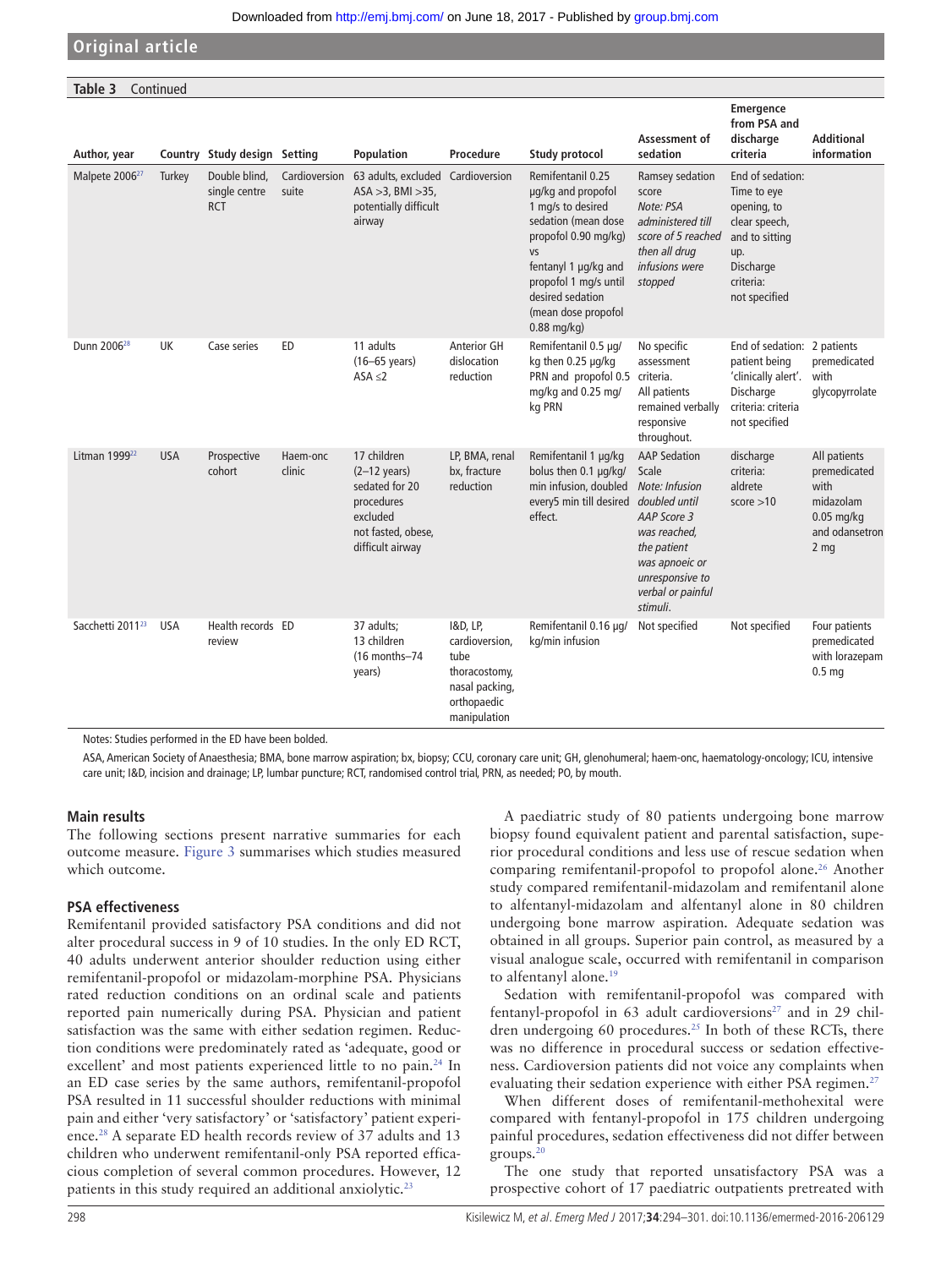



<span id="page-5-0"></span>**Figure 2** Risk of bias across all seven randomised control trials as assessed by the Cochrane risk of bias tool.

midazolam and then sedated with remifentanil for 20 painful procedures[.22](#page-7-9) Three children experienced anxiety, requiring cessation of remifentanil and rescue with either propofol or ketamine.

Lastly, Hayes<sup>21</sup> used the 'absence of interfering movement' to find the minimum effective dose of remifentanil coadministered with either 2.0 mg/kg or 4.0 mg/kg of propofol. Effective sedation was achieved in both groups in the dose-finding portion of this study.

#### **PSA duration**

Faster recovery or discharge occurred in the five of six RCTs that compared remifentanil to other PSA agent(s).<sup>[20](#page-7-12)</sup> <sup>24-27</sup> An ED RCT found median recovery time after remifentanil-propofol PSA was 15 min (95% CI 15 to 20) compared with 45 min (95% CI 20 to 48) with morphine-midazolam. All remifentanil-propofol patients had fully recovered by 30 min compared with 90 min,

with morphine-midazolam. When remifentanil-propofol was compared with fentanyl-propofol for 60 paediatric procedures, PSA duration remained unchanged while recovery was significantly faster with remifentanil-propofol ( $p < 0.02$ ). Discharge time was also shorter, but not statistically significant.<sup>25</sup> Children sedated with remifentanil-propofol for BMA were 'home ready' faster than with propofol alone  $(33\pm15 \text{ min} \text{ vs } 52\pm24 \text{ min}$ ,  $p < 0.001$ ).<sup>26</sup> When remifentanil-propofol was compared with fentanyl-propofol for 63 adult cardioversions, time to adequate sedation was unchanged while recovery time was significantly shorter with remifentanil-propofol  $(412\pm90s$  vs  $511\pm126s$ ;  $p < 0.002$ ).<sup>[27](#page-7-11)</sup>

One RCT determined the minimum effective dose of remifentanil coadministered with 2.0 mg/kg or 4.0 mg/kg of propofol. Procedure duration was the same in both groups but recovery time was halved with 1.5  $\mu$ g/kg of remifentanil with 2.0 mg/kg of propofol compared with 0.5  $\mu$ g/kg of remifentanil with 4.0 mg/ kg of propofol (median awakening time: 10 vs 22 min).<sup>21</sup>

In a review of 37 patients undergoing remifentanil-only ED PSA, time from infusion termination to recovery was 'generally 5 min'.[23](#page-7-16) In an ED case series of 11 adults mean recovery time was 3 min (range: 1–6 min).<sup>28</sup> Lastly, in 20 paediatric outpatients premedicated with midazolam then sedated with remifentanil, the mean time to discharge readiness was  $9.5 \pm 4.3$  min.<sup>22</sup>

#### **Patient safety**

No complications occurred in studies set in the ED[.23 24 28](#page-7-16) Across all studies, the most frequent adverse event was respiratory depression. One adult RCT reported an insignificant increase in brief apnoea, resolved with verbal stimulation alone, when sedation with remifentanil-propofol was compared with fentanyl-propofol (17% vs 6%, p=0.24).<sup>27</sup> In a trial of 175 children, 20% more respiratory events requiring 'more than head repositioning' occurred with remifentanil-methohexital compared with fentanyl-propofol (54% vs  $34\%$ , p<0.02). This effect was largest in patients who received the highest dose of remifentanil[.20](#page-7-12) Likewise, children sedated with remifentanil-propofol had 9% more hypopnoea (20% vs 11%; p<0.05) requiring posi-tive pressure ventilation (PPV) compared with propofol alone.<sup>[26](#page-7-13)</sup>

Four of 17 children pretreated with midazolam and sedated with remifentanil desaturated (SpO<sub>2</sub>: 83%–89%) but recovered quickly with gentle stimulation. An additional ten children had periods of apnoea that required prompting to breathe.<sup>22</sup> One child became anxious, unresponsive and hypoxaemic necessitating rescue sedation and PPV.

When two paediatric dosing regimens of remifentanil-propofol (remifentanil 1.5 μg/kg/propofol 2 mg/kg vs remifentanil 0.5 μg/kg/propofol 4 mg/kg) were compared, apnoea occurred in 88% of patients with a majority requiring intermittent PPV in both groups. Although the incidence of apnoea was the same, duration of apnoea was greater in patients receiving higher dose remifentanil (mean: 110 s, range: 0–228 s vs mean: 73 s, range: 0–110 s,  $p < 0.05$ ).<sup>[21](#page-7-10)</sup>

Several paediatric studies noted an insignificant trend of decreased HR and blood pressure.[21 25 26](#page-7-10) One reported a statistically significant decrease in diastolic pressure when comparing remifentanil-propofol and fentanyl-propofol[.25](#page-7-14) No intervention was required. There were no cases of intubation, vomiting, aspiration, oversedation not marked by respiratory depression, hospital admissions or death related to PSA. <sup>19-22 24 26</sup> <sup>27</sup>

#### **Resource utilisation**

Not reported in any study.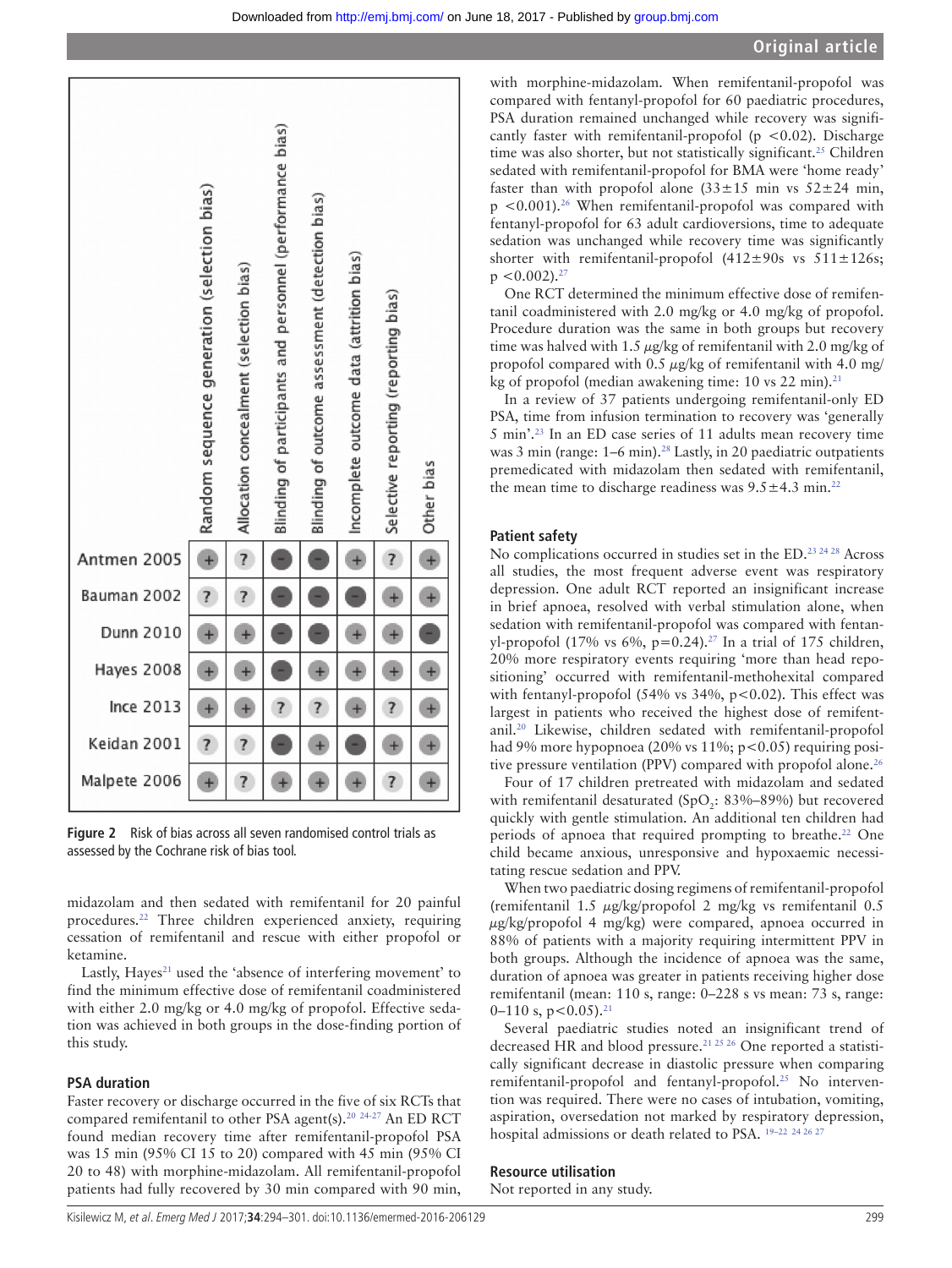**Studv** Sacchetti 2011 luman 2002 tmen 2005 alpete 2006 ayes 2008 man 1999 dan 2001 **Inn 2010** inn 2006 ce 2013  $\frac{1}{2}$ ,  $\overline{\phantom{a}}$ 

**Resource Utilization** 

<span id="page-6-0"></span>

#### **Discussion Limitations**

There are several potential limitations to this review. First, despite an exhaustive search of the literature only 10 pertinent studies were found and only 3 of these took place in the ED. PSA was delivered by emergency physicians in two of these,<sup>23 24</sup> while in the third,<sup>[28](#page-7-15)</sup> sedations were done by both anaesthestists and emergentologists. When specified, PSA providers outside of the ED were anaesthetists.[19 21 27](#page-7-7)

**Figure 3** Prespecified outcomes measured by selected studies.

All studies were identified as being at high or unknown risk of bias in at least one prespecified domain. The relative paucity of available data, especially high-quality data, highlights the limited strength of conclusions that can be drawn from the existing literature.

It was not possible to combine results quantitatively because of considerable clinical heterogeneity across the included studies. There were significant differences in patient populations, in PSA regimens and coadministered drugs and in the measurement and reporting of outcomes. To overcome this limitation, we reported our results as qualitative summary narratives and captured general trends in each outcome measure. In spite of our inability to meta-analyse the information gathered, we believe our narrative represents the most complete review to date of remifentanil use in ED-like settings.

We found that remifentanil alone or in combination with other agents created agreeable PSA conditions. The notable exception to this finding occurred in one study that described severe anxiety in three paediatric patients[.22](#page-7-9) In this study, children were premedicated with midazolam and then placed on an escalating remifentanil infusion. It is possible that the anxiolytic effect of midazolam wore off or was insufficient at the time of procedure

performance. In almost all other paediatric studies, remifentanil was given concurrently with an anxiolytic or as a bolus immediately before the procedure. Since remifentanil produces only mild anxiolysis it may not be suitable as a sole agent for children requiring more than just pain control.<sup>[13](#page-7-4)</sup>

There was no respiratory depression reported in any ED studies. Additionally, significantly increased respiratory depression did not occur in adult patients sedated using remifentanil. Conversely, it was frequently documented in children outside the ED. Most events responded to gentle stimulation, however, three studies reported children needing brief periods of PPV.<sup>21</sup> <sup>22, 26</sup> Interestingly, in all three of these studies, PPV was required in both remifentanil and control groups. When different dosing regimens were compared, higher doses of remifentanil were consistently associated with increased frequency and/or duration of apnoea or hypoxaemia.[20 21](#page-7-12) When comparing per-kilogram dosing (with the exception of one ED study that reported no adverse events) children received higher doses of remifentanil than adults. Because remifentanil allows retained cognition even when respiration is depressed, adults may have been easier to coach through periods of would-be apnoea.[13](#page-7-4) This may be difficult in uncooperative children making them intolerant to doses of remifentanil required for sedation. Overall, the data suggests that the risk of respiratory depression may be greater in paediatric but not in adult patients.

Although remifentanil did not increase rates of intubation, hospital admission or cardiac arrest, the frequency of such events is exceedingly rare<sup>2</sup> and none of the selected studies were powered sufficiently to detect them. Our results require

|  |                                                         |                             | ⋜ | m            |              |              |   |   | <b>エ ⊆ ⊻ ∑</b> |                            |              |  |
|--|---------------------------------------------------------|-----------------------------|---|--------------|--------------|--------------|---|---|----------------|----------------------------|--------------|--|
|  | <b>Patient</b><br><b>Safety</b>                         | Respiratory depression      | V | V            | $\checkmark$ | ✓            | V | ✓ | ✓              | $\checkmark$               | ✓            |  |
|  |                                                         | Hemodynamic instability     | V | $\checkmark$ | $\mathbf{v}$ | $\mathbf{v}$ | ✓ | ✓ | ✓              | $\checkmark$               | $\checkmark$ |  |
|  |                                                         | Nausea/Vomit                | V | V            | $\checkmark$ | ✓            |   | V | ✓              |                            | ✓            |  |
|  |                                                         | Sedation effectiveness      | V | $\checkmark$ | $\checkmark$ | $\checkmark$ | V | V | $\checkmark$   | $\checkmark$               | ✓            |  |
|  | <b>Outcome Measure</b><br><b>PSA</b><br><b>Efficacy</b> | <b>Procedural Success</b>   |   |              | $\checkmark$ |              |   |   | $\checkmark$   | $\checkmark$               | V            |  |
|  |                                                         | Physician Satisfaction      |   |              | $\checkmark$ |              | V |   |                |                            |              |  |
|  |                                                         | <b>Patient Satisfaction</b> |   |              | $\checkmark$ |              |   | V | $\checkmark$   | $\boldsymbol{\mathcal{U}}$ |              |  |
|  |                                                         | <b>Duration of Sedation</b> |   | $\checkmark$ | $\checkmark$ | ✓            | ✓ | ✓ | ✓              | ✓                          | ✓            |  |
|  |                                                         |                             |   |              |              |              |   |   |                |                            |              |  |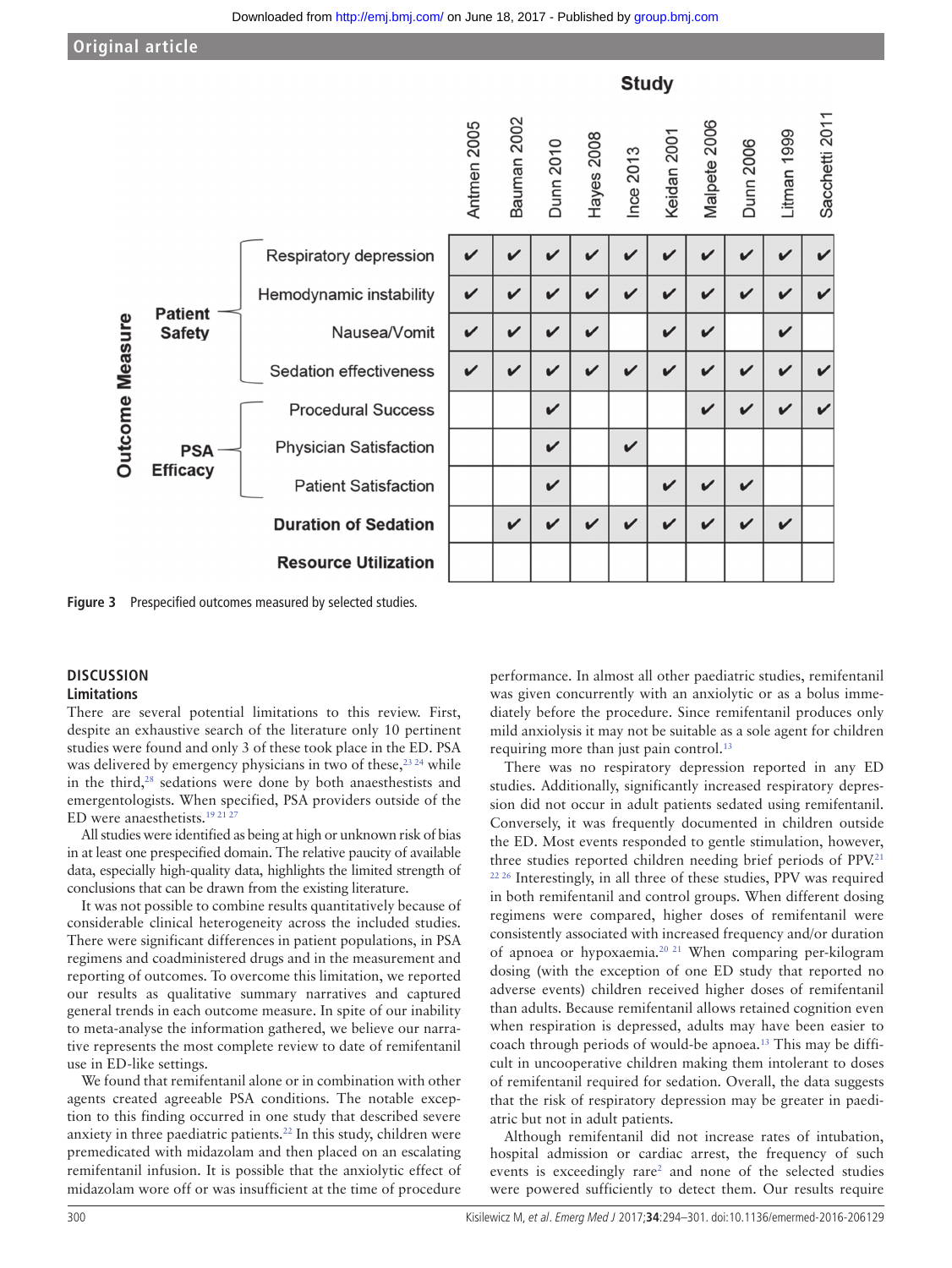confirmation with trials specifically powered for important adverse events.

We did not identify any study evaluating resource utilisation. In an increasingly strained system, assessing the cost-benefit of remifentanil sedation is an important area for future research.

ED crowding is a universal problem and patient length of stay is now a reportable marker of quality assurance.<sup>29</sup> When comparing remifentanil to other agents, time to recovery and discharge was consistently shorter.<sup>21 24–27</sup> We found this to be the sole advantage of remifentanil use in the ED.

Overall, there is a paucity of existing knowledge on the use of remifentanil for PSA in the ED. Our review shows that remifentanil provides satisfactory PSA conditions for the performance of common ED procedures expedites recovery and discharge time when compared with other commonly used PSA agents. Nevertheless, we recommend that ED physicians exert caution when using remifentanil. Dosing was not standardised across any studies and therefore cannot be reproduced. Furthermore, respiratory depression was commonly reported in paediatric patients. The limitations of existing evidence emphasise the need for future high-quality research.

**Acknowledgements** We would like to acknowledge the contribution of Ms. Erica Wright, Research Information Specialist with The Ottawa Hospital Information Services Department for her review of our electronic search strategy and Ms. Angela Marcantonio for her assistance in the submission process.

**Contributors** MK and CV conceived the study. All authors reviewed the electronic search strategy. MK and HR reviewed articles. MK drafted the manuscript and all authors contributed substantially to its revision. MK takes responsibility for the paper as a whole.

#### **Competing interests** None declared.

**Provenance and peer review** Not commissioned; externally peer reviewed.

© Article author(s) (or their employer(s) unless otherwise stated in the text of the article) 2017. All rights reserved. No commercial use is permitted unless otherwise expressly granted.

#### <span id="page-7-0"></span>**References**

- 1 American Society of Anesthesiologists Task Force on Sedation and Analgesia by Non-Anesthesiologists. Practice guidelines for sedation and analgesia by nonanesthesiologists. Anesthesiology 2002;96:1004–17.
- <span id="page-7-17"></span>2 Godwin SA, Burton JH, Gerardo CJ, et al; American College of Emergency Physicians. Clinical policy: procedural sedation and analgesia in the emergency department. [Ann Emerg Med](http://dx.doi.org/10.1016/j.annemergmed.2013.10.015) 2014;63:247–58.
- 3 Innes G, Murphy M, Nijssen-Jordan C, et al. Procedural sedation and analgesia in the emergency department. Canadian Consensus Guidelines. [J Emerg Med](http://dx.doi.org/10.1016/S0736-4679(98)00135-8) 1999;17:145–56.
- 4 JCoAoHOrganisations. Revisions to anesthesia care standards: comprehensive accreditation manual for hospitals. Oakbrook Terrace, Ill: Joint Commission on Accreditation of Healthcare Organizations Department of Publications, 2001.
- 5 Perina DG, Beeson MS, Char DM, et al. The 2007 Model of the Clinical Practice of Emergency Medicine: the 2009 update 2009 EM Model Review Task Force. [Ann](http://dx.doi.org/10.1016/j.annemergmed.2010.11.015)  [Emerg Med](http://dx.doi.org/10.1016/j.annemergmed.2010.11.015) 2011;57:e1–15.
- <span id="page-7-1"></span>6 Mace SE, Barata IA, Cravero JP, et al; American College of Emergency Physicians. Clinical policy: evidence-based approach to pharmacologic agents used in

pediatric sedation and analgesia in the emergency department. [Ann Emerg Med](http://dx.doi.org/10.1016/j.annemergmed.2004.04.012) 2004;44:342–77.

- 7 Bahn EL, Holt KR. Procedural sedation and analgesia: a review and new concepts. [Emerg Med Clin North Am](http://dx.doi.org/10.1016/j.emc.2004.12.013) 2005;23:503–17.
- 8 Burbulys D. Procedural Sedation and Analgesia. In: Marx JA, Hockerberger RS, Walls R, eds. Rosen's emergency medicine: concepts and clinical practice. . 8 ed. Philadelphia, PA: Elsevier, 2014: 1. 50–66.
- <span id="page-7-2"></span>9 Burton JH, Miner JR, Shipley ER, et al. Propofol for emergency department procedural sedation and analgesia: a tale of three centers. [Acad Emerg Med](http://dx.doi.org/10.1111/j.1553-2712.2006.tb00980.x) 2006;13:24–30.
- Swanson ER, Seaberg DC, Mathias S. The use of propofol for sedation in the emergency department. [Acad Emerg Med](http://dx.doi.org/10.1111/j.1553-2712.1996.tb03426.x) 1996;3:234–8.
- 11 Miner JR, Burton JH. Clinical practice advisory: emergency department procedural sedation with propofol. [Ann Emerg Med](http://dx.doi.org/10.1016/j.annemergmed.2006.12.017) 2007;50:182-7, 187.e1.
- <span id="page-7-3"></span>12 Komatsu R, Turan AM, Orhan-Sungur M, et al. Remifentanil for general anaesthesia: a systematic review. [Anaesthesia](http://dx.doi.org/10.1111/j.1365-2044.2007.05221.x) 2007;62:1266–80.
- <span id="page-7-4"></span>13 Beers R, Camporesi E. Remifentanil update: clinical science and utility. [CNS Drugs](http://dx.doi.org/10.2165/00023210-200418150-00004) 2004;18:1085–104.
- 14 Glass PSA, Hardman D, Kamiyama Y, et al. Preliminary Pharmacokinetics and Pharmacodynamics of an Ultra-Short-Acting Opioid. [Anesthesia & Analgesia](http://dx.doi.org/10.1213/00000539-199311000-00028) 1993;77:1031–40.
- 15 Egan TD, Kern SE, Muir KT, et al. Remifentanil by bolus injection: a safety, pharmacokinetic, pharmacodynamic, and age effect investigation in human volunteers. [Br J Anaesth](http://dx.doi.org/10.1093/bja/aeh075) 2004;92:335-43.
- <span id="page-7-5"></span>16 Moher D, Liberati A, Tetzlaff J, et al; PRISMA Group. Preferred reporting items for systematic reviews and meta-analyses: the PRISMA statement. [Ann Intern Med](http://dx.doi.org/10.7326/0003-4819-151-4-200908180-00135) 2009;151:264–9.
- <span id="page-7-6"></span>17 Higgins JP, Altman DG, Gøtzsche PC, et al; Cochrane Statistical Methods Group. The Cochrane Collaboration's tool for assessing risk of bias in randomised trials. [BMJ](http://dx.doi.org/10.1136/bmj.d5928) 2011;343:d5928.
- 18 chapter 8: Assessing risk of bias in included studies. In: Higgins JPT AD, Sterne JAC, Altman DG, eds. Cochrane handbook for systematic reviews of Interventions Version 5.1.0: the cochrane collaboration, 2011.
- <span id="page-7-7"></span>19 Antmen B, Saşmaz I, Birbiçer H, et al. Safe and effective sedation and analgesia for bone marrow aspiration procedures in children with alfentanil, remifentanil and combinations with midazolam. [Paediatr Anaesth](http://dx.doi.org/10.1111/j.1460-9592.2004.01411.x) 2005;15:214–9.
- <span id="page-7-12"></span>20 Bauman LA, Cannon ML, McCloskey J, et al. Unconscious sedation in children: a prospective multi-arm clinical trial. [Paediatr Anaesth](http://dx.doi.org/10.1046/j.1460-9592.2002.00947.x) 2002;12:674–9.
- <span id="page-7-10"></span>21 Hayes JA, Lopez AV, Pehora CM, et al. Coadministration of propofol and remifentanil for lumbar puncture in children: dose-response and an evaluation of two dose combinations. [Anesthesiology](http://dx.doi.org/10.1097/ALN.0b013e31818629f3) 2008;109:613–8.
- <span id="page-7-9"></span>22 Litman RS. Conscious sedation with remifentanil and midazolam during brief painful procedures in children. [Arch Pediatr Adolesc Med](http://dx.doi.org/10.1001/archpedi.153.10.1085) 1999;153:1085–8.
- <span id="page-7-16"></span>23 Sacchetti A, Jachowski J, Heisler J, et al. Remifentanil use in emergency department patients: initial experience. [Emerg Med J](http://dx.doi.org/10.1136/emermed-2011-200013) 2012;29:928-9.
- <span id="page-7-8"></span>24 Dunn MJ, Mitchell R, DeSouza CI, et al. Recovery from sedation with remifentanil and propofol, compared with morphine and midazolam, for reduction in anterior shoulder dislocation. [Emerg Med J](http://dx.doi.org/10.1136/emj.2008.067652) 2011;28:6-10.
- <span id="page-7-14"></span>25 Ince IE, Iyilikci L, Yilmaz S, et al. Sedation for short hemato-oncologic invasive procedures in children: comparison of propofol-remifentanil and propofol-fentanyl. [J Pediatr Hematol Oncol](http://dx.doi.org/10.1097/MPH.0b013e318279cbda) 2013;35:112–7.
- <span id="page-7-13"></span>26 Keidan I, Berkenstadt H, Sidi A, et al. Propofol/remifentanil versus propofol alone for bone marrow aspiration in paediatric haemato-oncological patients. [Paediatr](http://dx.doi.org/10.1046/j.1460-9592.2001.00662.x)  [Anaesth](http://dx.doi.org/10.1046/j.1460-9592.2001.00662.x) 2001;11:297–301.
- <span id="page-7-11"></span>27 Maltepe F, Kocaayan E, Ugurlu BS, et al. Comparison of remifentanil and fentanyl in anaesthesia for elective cardioversion. Anaesth Intensive Care 2006;34:353–7.
- <span id="page-7-15"></span>28 Dunn MJ, Mitchell R, Souza CD, et al. Evaluation of propofol and remifentanil for intravenous sedation for reducing shoulder dislocations in the emergency department. [Emerg Med J](http://dx.doi.org/10.1136/emj.2004.021410) 2006;23:57-8.
- <span id="page-7-18"></span>29 Medicare.gov Hospital compare measures. [http://www.medicare.gov/](http://www.medicare.gov/hospitalcompare/Data/Measures-Displayed.html) [hospitalcompare/Data/Measures-Displayed.html](http://www.medicare.gov/hospitalcompare/Data/Measures-Displayed.html) (accessed 8 Dec 2015).